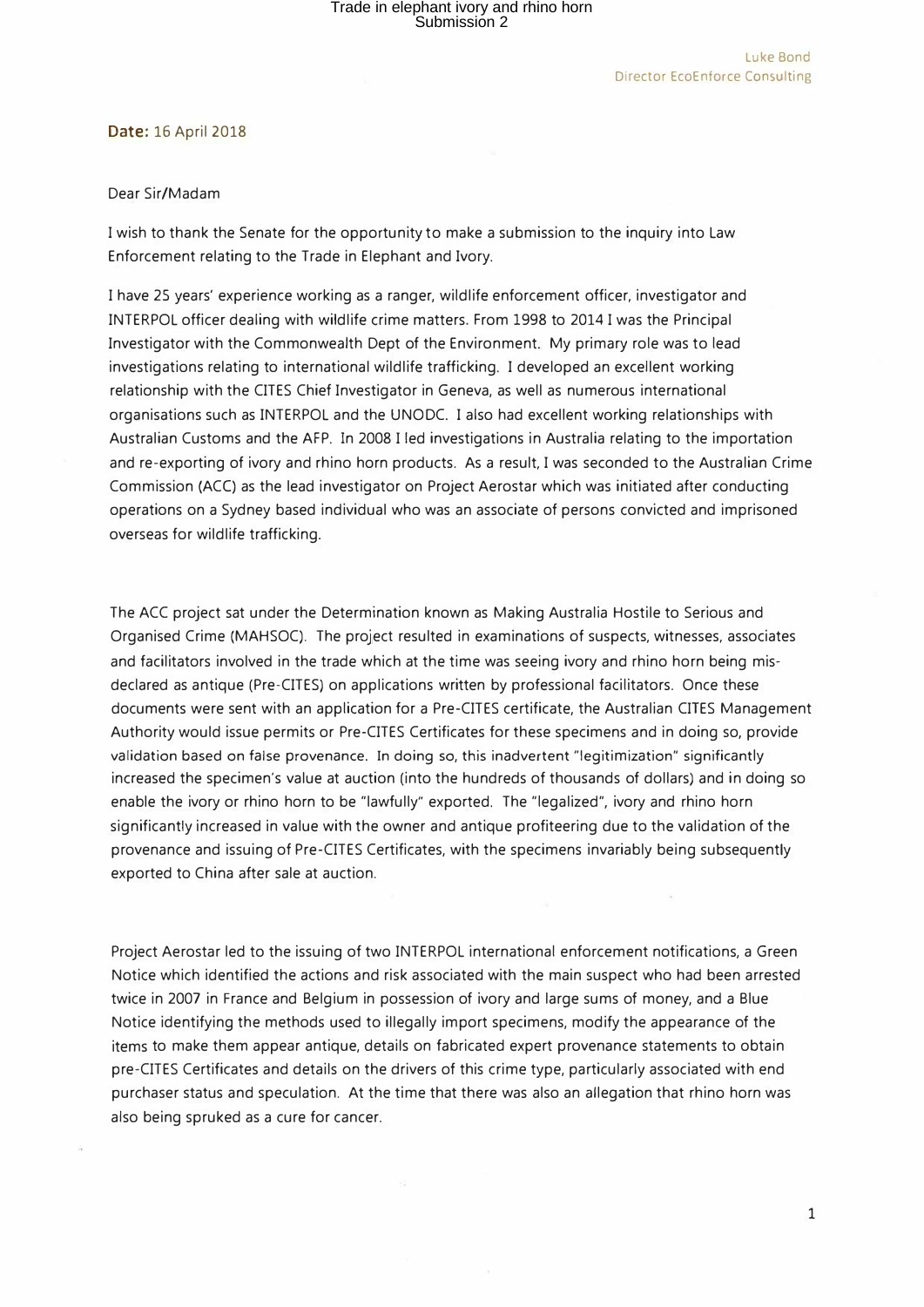#### Luke Bond Director EcoEnforce Consulting

No individual was prosecuted as a result of Project Aerostar, however there were five separate intelligence products (reports) produced which were disseminated under the ACC MAHSOC Determination to all Australian police agencies, Customs and the Commonwealth Dept of the Environment. Referrals were provided to Centre-Link for assessment and the ATO to investigate the alleged undeclared income of the principal suspect who had several millions in international funds transfers as well as unexplained wealth and significant foreign income. The AFP were also contacted and a referral submitted by the ACC for investigation under the Proceeds of Crime Act 2002 for unexplained wealth, however as far as I know, this matter was not pursued.

During Project Aerostar I led a number of search warrants at auction houses and residences and seized a quantity of ivory, rhino horn and rhinoceros heads and associated documents. I further facilitated engagement with the Australian National University Radio Carbon Dating Facility to explore options for dating seized specimens. By way of example of the financial incentives associated with this crime, the principal suspect had consigned two small rhino items with false provenance (a small statue and libation cup) to a well-known auction house in Melbourne. The expected sale price of the two items combined was approximately \$500,000. Over the course of these operations primarily in Sydney and Melbourne, the price for these items fell considerably which I largely attribute to the scrutiny and pressure placed on the auction houses to provide documents verifying provenance and the subsequent seizures when offences were suspected.

In 2015 I took up a position as a Criminal Intelligence Officer in INTERPOL's Environment Security Program based in France, working on wildlife crime in Central and SE Asia. I worked on joint operations with Thailand, Singapore and Malaysia when large consignments of ivory and rhino horn were seized. During this period I also worked closely with drug enforcement units, human trafficking officers, maritime enforcement teams targeting piracy and financial crimes units. This highlights the fact that wildlife trafficking is a lucrative crime which is often seen as low risk and high reward. That is, low risk of detection, successful prosecution and potentially low penalties, whilst the illicit commodities can be sold for substantial financial reward.

I now currently work as a wildlife enforcement officer and manage my own consultancy advising agencies on risks and strategies associated with wildlife crime and conduct international law enforcement and investigations training for Customs, border guards and rangers.

### **Terms of Reference**

a. Over the last ten years there has been an increase in trafficking of ivory and rhino horn globally and by inference one could concluded this applies to Australia. Although unable to verify, I believe Australia too has seen an increase in the domestic trade particularly through auction houses, with the specimens being falsely declared as antique (pre CITES) and then issued with certificates which permit export. The major area of concern is whole items such as tusks and horns as opposed to tourist trinkets and souvenirs. It is near impossible to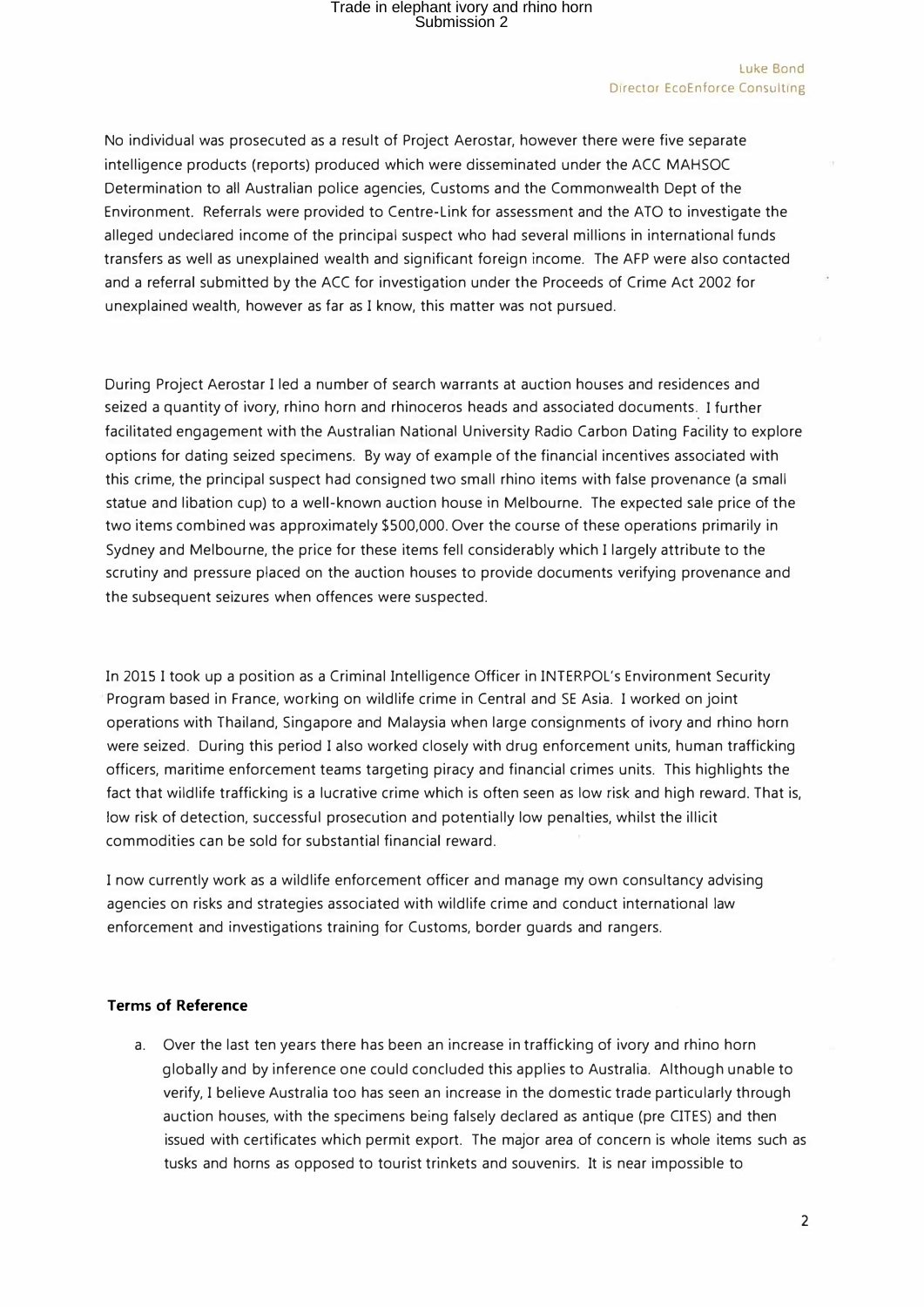determine how much ivory is coming into Australia as it is known to be concealed in household consignments and large containers of numerous items. The ivory or horn is difficult to detect and despite the random profiling and x-rays or container unpacks, an undetermined quantity is able to enter Australia where it may be altered to appear aged if this has not already occurred at the country of origin. There is local demand amongst some Asian buyers however the driver is the financial gain that can be made by re-export back to Asia, particularly Vietnam and China.

- b. The resourcing for border screening is limited and focuses on numerous other priority illicit commodities. Customs officers may not be familiar with concealment methods nor have sufficient awareness and training to recognize the horn or ivory as a prohibited import.
- c. Project Aerostar identified the involvement of serious and organized crime. The principal suspect was a person of significant interest to the ACC. The principal suspect had several millions of dollars· worth of unexplained transactions, miss-declared annual income to the ATO, was claiming unemployment benefits, was an associate of known crime figures in Australia and overseas, was involved in extensive international travel, document forgery and had unexplained wealth. This crime was organized and involved providers, facilitators and distributors. A different subject on the ACC National Crime Target List who was the subject of a search for a hand gun as part of investigations by the Piranha Taskforce into Melbourne gang land investigations was found to be in possession of wildlife products including ivory, tiger and bear skins and numerous other specimens of protected and prohibited wildlife specimens. INTERPOL has identified the convergence of crime associated with wildlife trafficking from the supply of military weapons to poachers, murder and extortion, corruption to facilitate the transport and distribution, financial crimes and fraud involved in the trade and linkages to insurgent groups who fund and initiate operations along with crimes such as drug trafficking and piracy. By way of a recent example, on 10 April 2018 six rangers were murdered in the Democratic Republic of Congo.
- d. As a result of Project Aerostar's findings and investigations which were conducted by the Environment Investigations Unit at that time, the Environment Dept CITES Management Authority made contact with auction houses to raise awareness and promote compliance with international wildlife trade laws. This term of reference is appropriately addressed to Commonwealth Environment Dept.
- e. and f. Compliance frameworks have been exploited by criminals. Documents have been forged and false declarations made with inexperienced and untrained public servants unable to risk manage or identify such activities. There has been no way of tracking if permits and certificates issued for specimens are reused as there has been no unique identifier, such as a microchip or unique marker that links the permits/certificates with the specimens and hence it is able to be reused multiple times. Further there is no requirement for the exporter to proactively declare the export to Customs and no return provided back to the issuing authority and as such no record if the permitted export actually took place, or if it did, the permit/certificate was not closed off to restrict its further use. Further there is no industry standard which is enforced to ensure that antique experts are suitably qualified to provide expert statements of provenance of ivory and rhino horn and there is no enforceable code of conduct to ensure that such statements are true and correct.
- g. Specimens that are the subject of application for a Pre-CITES certificate or export permit should be examined by an independent and accredited expert, potentially radio carbon dated

3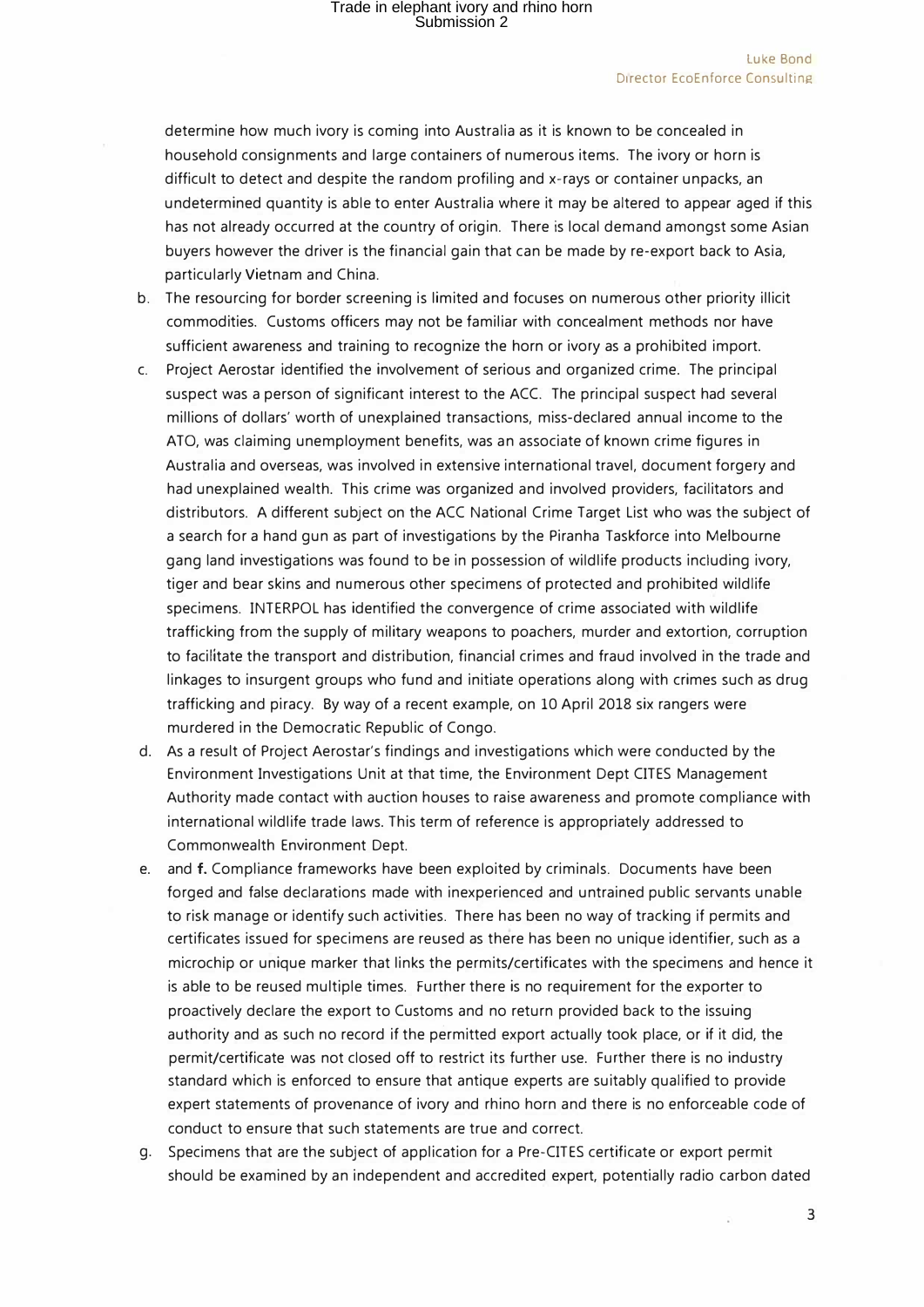and given a unique identifier. If a permit is issued this must be declared to Customs at the time of export and within a specific time frame. This must then be reported to the CITES Authority and the permit closed or a notation made on the original Pre-CITES certificate preventing its reuse. Allegations relating to suspected fraud must be referred immediately to the Department Investigations Sections for assessment. If fraud or offences relating to import, possession or export are detected, then these should be referred to the AFP and an Environment Investigator assigned to work alongside and support police investigations. This is required due to the broader range of powers and sophistication of police methods which are needed to address this crime type along with the other associated crimes that are likely to be detected as identified above. Examples of techniques that need to be use to investigate such complex crime include convert surveillance, controlled deliveries, informant handling and buy bust techniques. Police agencies have the legislative powers, along with training, capabilities and approved procedures to utilize such enforcement techniques. Environment agencies do not. A number of foreign countries such as Thailand, Indonesia, Holland and the UK by way of example have wildlife crime units housed within police agencies.

h. Existing legislation is strong under the EPBC Act, however capacity and capability (access to sophisticated law enforcement techniques such as financial crime analysis and surveillance) to investigate fraud and trafficking is limited as the investigating officers are employed by the Environment Department. Similarly law enforcement agencies generally do not view such matters as serious crimes, more as matters of conservation.

EPBC laws need to be enacted to ban the sale (or offer for sale) of ivory and rhino horn if they cannot be proven to be Pre CITES beyond reasonable doubt. The ANU Radio Carbon Dating Facility has advised that specimens older than 1955 can be clearly aged with a very high degree of certainty providing an opportunity to amend the EPBC Act so that no certificates or export permits are issued unless specimens predate this. Australia first enacted CITES laws in 1975 to regulate trade in ivory and rhino horn and this is problematic as specimens cannot be aged with a sufficiently high degree of certainty beyond the mid-1950s.

State based officers could be authorized as inspectors under the EPBC Act and under an MOU could conduct proactive and reactive inspections, inquiries and seizures. For complex and high risk investigations, police must be engaged with a detective to lead a task force with Environment Investigations officers participation and well as Border Force and intelligence support and financial crime experts.

- i. Enhanced community awareness programs need to be initiated by the CITES Management Authority. Domestic sales must be banned unless proven beyond reasonable doubt that it is pre CITES and is below an acceptable quantity.
- j. The AFP and Border Force need to prioritise wildlife crime and take the lead on complex cases to ensure matters are fully investigated and all associated criminal activities identified. Intelligence then needs to be exchange with overseas law enforcement counterparts to ensure that both the source and destination countries are notified of potential criminal activities in their jurisdiction.
- k. The UK in particular has set strong laws in place to control the illicit trade and Australia would do well to conduct a thorough assessment of the applicability of such laws. Further the USA has identified Wildlife Crime as a matter to be addressed by law enforcement agencies. The National Strategy for Combatting Wildlife Trafficking 2014 states;

4